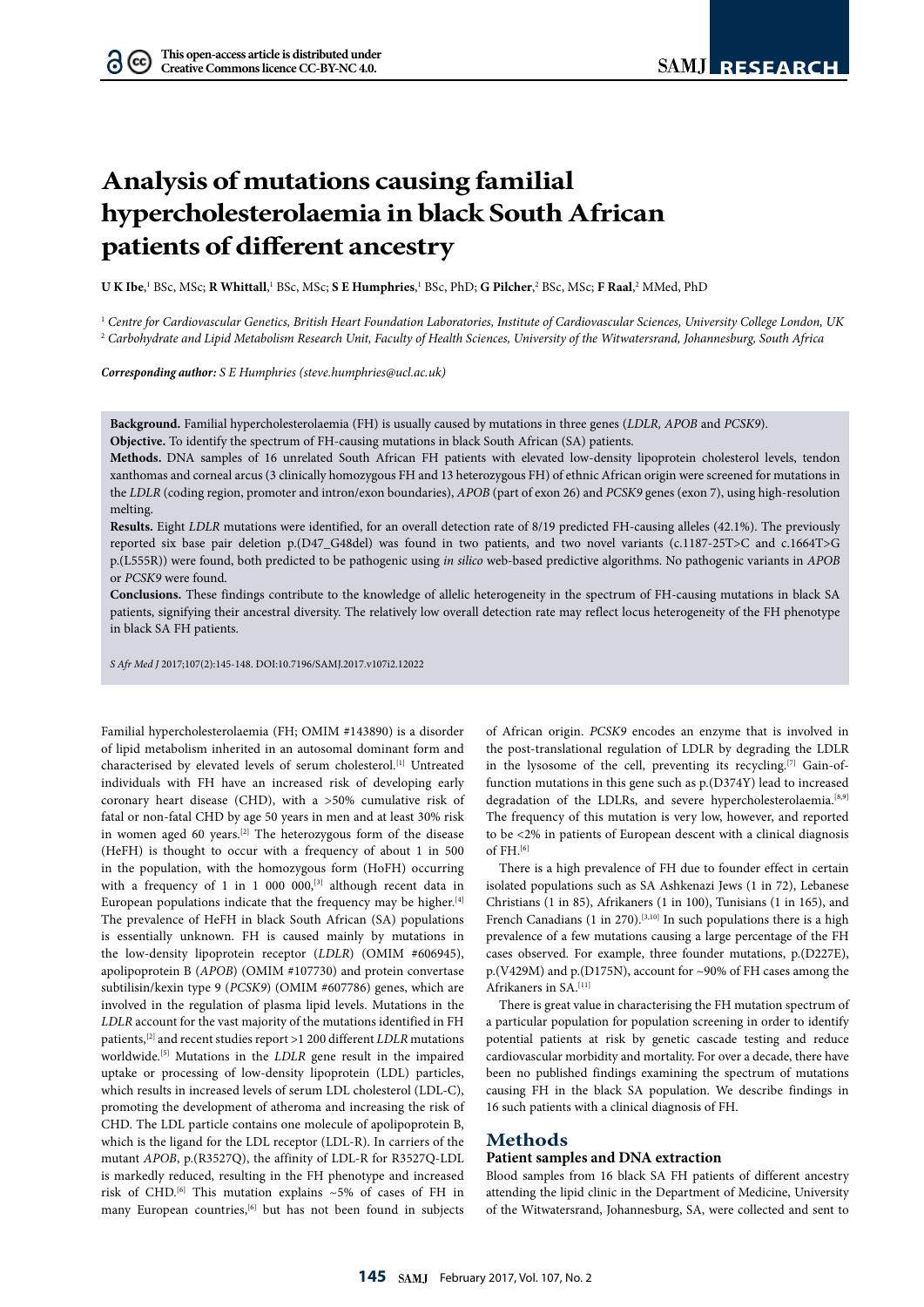the Centre for Cardiovascular Genetics, British Heart Foundation Laboratories, University College London. The patients consisted of 3 probands with a clinical diagnosis suggestive of homozygous FH and 13 with heterozygous FH. Ethical approval was obtained from the Charlotte Maxeke Johannesburg Academic Hospital Human Research Ethics Committee (ref. no. M160142), and informed consent was also obtained from patients or their representatives. Genomic DNA was isolated from buffy coat samples using an adaptation of the saltingout method described by Miller *et al*. [12]

# **High-resolution melting (HRM) and polymerase chain reaction (PCR)**

The promoter (up to position –298) and coding regions of the *LDLR* gene together with the p.(R3527Q) mutation (part of exon 26) of *APOB* and p.(D374Y) (exon 7) of the *PCSK9* gene were screened by HRM. Designed oligonucleotide primers for HRM-PCR were used to amplify intron-exon junctions and up to 60 base pairs (bp) of the introns of each fragment. The primers used were as described by Whittall *et al.*[13] All the HRM runs were performed using the Quanta Accumelt kit (Quanta BioSciences, USA) according to the manufacturer's instructions on a Corbett Rotor-Gene6000 system (Corbett Life Science, Australia). Owing to their large sizes, exon 4 (381 bp) of the *LDLR* gene was screened by four overlapping PCR fragments and exon 10 (228 bp) by two overlapping fragments. Amplification of most of the 3ʹ fragment of exon 4, designated as e4.4, was performed on the G-Storm GS4 thermal cycler (Gene Technologies, UK), as previously described.<sup>[13]</sup> Used as control samples were known mutation-positive samples and polymorphic samples, which were run alongside patient samples to aid detection of potential mutations in unknown samples, as shown previously.[13] Common variants were detected by PCR and restriction enzyme digestion, as described by Whittall *et al.*<sup>[13]</sup> Characteristic HRM profiles of identified variants, difference graph (inset) and annotated sequence profile depicting identified variation are shown in supplementary Fig. 1 (all supplementary figures and tables are available on request from the corresponding author).

#### **Sequencing of PCR fragments**

Potential mutant samples revealed by aberrant HRM profiles or discord in restriction fragment length polymorphism bands were purified using the Illustra GFX PCR DNA and Gel Band Purification Kit (both from GE Healthcare Life Sciences, UK), according to the manufacturer's instructions. Samples were sent to Source BioScience LifeSciences, Cambridge, UK, for sequencing. Sequence data were viewed using the freely downloadable FinchTV version 1.4.0 software resource (Geospiza, USA).

#### **Multiplex ligation-dependent probe amplification**

Large rearrangements, gross deletions/insertions, copy number variations and aberrations were assayed by multiplex ligation probe amplification using Kit P062 (MRC-Holland, Netherlands), according to the manufacturer's instructions.

#### **Bioinformatics analysis**

The pathogenicity of all identified variants was assessed using openaccess *in silico* web-based tools. For changes in amino acids, we used polymorphism phenotyping (polyPhen; [http://genetics.bwh.harvard.](http://genetics.bwh.harvard.edu/pph2/) [edu/pph2/\)](http://genetics.bwh.harvard.edu/pph2/), Sorting Intolerant From Tolerant (SIFT; http://sift.bii.astar.edu.sg/) and Have yOur Protein Explained (http://www.cmbi.ru.nl/ hope/). For variants with potential impact on pre-mRNA splicing, we used Berkeley Drosophila Genome Project Splice Site Prediction by Neural Network (http://www.fruitfly.org/seq\_tools/splice.html) and Human Splicing Finder version 2.4.1 (http://www.umd.be/HSF/).

#### **Statistical analysis**

All statistical analyses were done using R software for statistical computing (v 3.0.1, 2013; R Foundation, Austria) and Stata 12 (Stata-Corp, USA). Testing for significance of heterogeneity in mutation frequencies in mutation-positive and negative groups was based on the  $\chi^2$  and Fisher's exact tests. Statistical significance was set at a level of *p*<0.05.

#### **Results**

Subjects screened in this study were clinically diagnosed FH patients, usually with early-onset coronary artery disease (CAD) and/or the same manifestation in a first- or second-degree relative. Three of the 16 probands had a clinical presentation of HoFH and 13 a clinical presentation of HeFH (Table 1); 10 of the probands presented with the clinical signs of tendon xanthoma, all had corneal arcus, and 4 had established CAD.

All subjects were screened for mutations causing FH in the *LDLR* gene (coding region, promoter and intron/exon boundaries), the *APOB* gene (part of exon 26) and the *PCSK9* gene (exon 7). As shown in supplementary Fig. 1, sequencing of the aberrant profiles observed in the HRM analysis resulted in the identification of seven different *LDLR* variants with the 6 bp deletion seen in two subjects. This 6 bp deletion (FH Cape Town-1), which was first reported in a Xhosa FH homozygote,<sup>[14]</sup> was seen in patients 1 and 5, of Xhosa and Tswana origin, respectively. The in-frame deletion of 6 bp in the 3ʹ half of exon 2, which encodes the first cysteine-rich repeat, results in the elimination of two amino acids, aspartic acid and glycine (p.(D47\_ G48del), from the *LDLR* and is clearly pathogenic. The identified *LDLR* mutations in this study cohort is presented in a schematic plot in Fig. 1, with further details shown in supplementary Table 1.

Of the remaining mutations, one missense mutation, p.(L555R), and a splice variant, c.1187-25 C>T at the intron 8/exon 9 junction (Table 2), have not been reported previously in the SA FH population or elsewhere. Patient 10 carried a c.1664 T>G base change, resulting in leucine-to-arginine substitution at position 555 of the LDLR protein. This patient's TC level was >9.0 mmol/L. The pathogenicity of a leucine-to-proline mutation at the same location caused by a T>C base change was described by Sun et al.,<sup>[15]</sup> using cell extracts from Chinese FH patients. As shown in supplementary Fig. 2, the leucine residue at this position is highly conserved across several species, and PolyPhen, SIFT and MutationTaster predicted the variation to be 'damaging'.

The second novel variant, c.1187-25C>T, was the only identified variant in patient 6, a coloured patient of Tswana origin. The subject was 38 years old at the time of DNA blood draw with a TC level of 10.6 mmol/L, LDL-C 8.1 mmol/L and clinical signs of arcus and tendon xanthoma. Although this variant is located 25 bp from the start of exon 9, it is predicted to have a proximity effect on the 3ʹ acceptor splice (AG) consensus sequence by Human Splicing Finder (HSF) algorithms, and to introduce a score variation of –59.6% between the wild-type and mutant motif (supplementary Fig. 3A). This score variation, which is well under the –30% for MaxEnt variation threshold, indicates that the mutation breaks the splice site based on literature datasets.<sup>[16]</sup> The estimated consensus value of the mutant sequence differed from the reference wild-type sequence by a significant 25% (variation threshold 10%), resulting in a predictable break in wild-type branch point due to the mutation and a potential alteration of splicing (supplementary Fig. 3B).

Regarding the *APOB* gene, a silent C-to-T base change at nucleotide position 10701 of codon 3567 p.(T3567T) in exon 26 of the *APOB*  gene was found in patients 8, 11 and 16, all of whom manifested clinical signs of corneal arcus and two of whom had tendon xanthomas, and who were of Swazi, Tswana/Sotho and Tswana ori-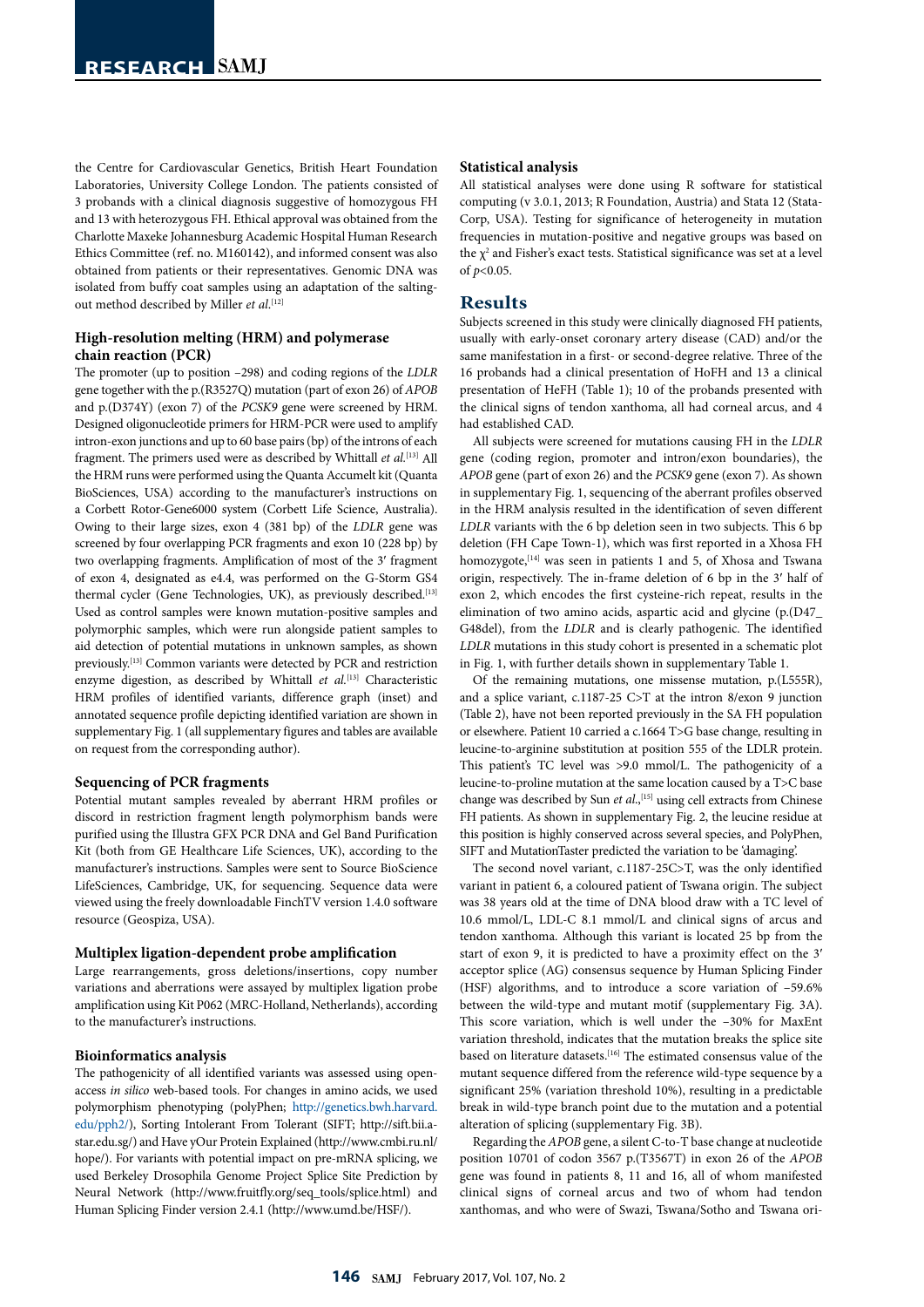gin, respectively (Table 1). This synonymous variant is presented as a rare polymorphism on the exome variant database with T/C minor allele frequencies of 0.001 in Europeans and 0.07 in black

indicate novel variants.

Africans (data not shown). The three carriers had lipid levels that were higher than the 4.90 mmol/L diagnostic cut-off value: patient 8 LDL-C 5.70 mmol/L, patient 11 LDL-C 13.1 mmol/L, and patient 16



Fig. 1. Schematic representation of the distribution of identified mutations along the LDLR gene in the SA cohort. Starred variants indicate novel variants.

| Patient no.    | Ancestry            | <b>Sex</b>   | YOB  | Lipid levels (mmol/L) |           |     |            | HoFH/       |                  | Identified mutation(s) |                |
|----------------|---------------------|--------------|------|-----------------------|-----------|-----|------------|-------------|------------------|------------------------|----------------|
|                |                     |              |      | <b>TC</b>             | <b>TG</b> | HDL | <b>LDL</b> | <b>HeFH</b> | Clinical         | $\mathbf{1}$           | $\overline{2}$ |
| $\mathbf{1}$   | Xhosa               | $\mathbf{M}$ | 1968 | 10.4                  | 0.8       | 1.1 | 8.9        | HeFH        | Arc, Xan         | D47 G48del             |                |
| $\overline{2}$ | Pedi/N Sotho        | F            | 1938 | 13.1                  | 1.1       | 1.2 | 11.4       | HeFH        | CAD, Arc,<br>Xan | E408K                  |                |
| $\mathfrak{Z}$ | S Sotho             | $\mathbf{M}$ | 1962 | 13.3                  | 4.2       | 1.8 | 9.6        | HoFH        | Arc, Xan         | c.313+1 $G > A$        | <b>R253W</b>   |
| $\overline{4}$ | Bemba tribe         | $\rm F$      | 1957 | 9.8                   | 1.1       | 1.6 | 7.7        | HeFH        | Arc, Xan         |                        |                |
| 5              | Tswana              | $\mathbf{F}$ | 1964 | 12.7                  | 0.8       | 1.7 | 10.6       | HeFH        | Arc, Xan         | D47 G48del             |                |
| 6              | Tswana + 'coloured' | F            | 1975 | 10.6                  | 0.6       | 2.2 | 8.1        | HeFH        | Arc, Xan         | $c.1187-25C>T$         |                |
| $\overline{7}$ | Tswana + N Sotho    | $\mathbf{F}$ | 1940 | 10.8                  | 0.4       | 1.3 | 9.2        | HeFH        | Arc, Xan         |                        |                |
| $\,$ 8 $\,$    | Swazi               | $\Gamma$     | 1938 | 8.3                   | 1.5       | 1.9 | 5.7        | HeFH        | Arc              |                        |                |
| $\overline{9}$ | S Sotho             | M            | 1942 | 7.7                   | 1.7       | 0.9 | 6.0        | HeFH        | CAD, Arc         |                        |                |
| 10             | African             | F            | N/A  | 9.0                   | N/A       | N/A | N/A        | HeFH        | N/A              | L555R                  |                |
| 11             | Tswana + N Sotho    | F            | 1963 | 14.9                  | 0.8       | 1.4 | 13.1       | HoFH        | Arc, Xan         |                        |                |
| 12             | N Sotho             | F            | 1937 | 9.9                   | 3.0       | 1.1 | 7.4        | HeFH        | CAD, Arc, Xan    |                        |                |
| 13             | Zulu                | $\mathbf{M}$ | 1956 | 7.5                   | 2.0       | 1.2 | 5.4        | HeFH        | CAD, Arc         |                        |                |
| 14             | Zulu                | ${\rm F}$    | 1950 | 10.1                  | 1.9       | 1.6 | 7.6        | HeFH        | Arc              | <b>R814Q</b>           |                |
| 15             | S Sotho + Tswana    | F            | 1943 | 7.3                   | 2.6       | 1.5 | 4.6        | HeFH        | Arc              |                        |                |
| 16             | Tswana              | $\mathbf{M}$ | 1992 | 20.4                  | 0.4       | 1.2 | 19.0       | HoFH        | Arc, Xan         |                        |                |

YOB = year of birth; F = female; M = male; TC = total serum cholesterol; TG = triglyceride; HDL = high-density lipoprotein; Arc = corneal arcus; Xan = tendon xanthoma; N/A = not available.

# **Table 2. Novel nucleotide changes identified in the SA FH probands and** *in silico* **prediction of their pathogenicity**

|                                                                                                                   |                      |          |                      | <b>Protein prediction</b> |                       | <b>Splice prediction</b> |                               | Overall/<br>in silico    |  |  |  |
|-------------------------------------------------------------------------------------------------------------------|----------------------|----------|----------------------|---------------------------|-----------------------|--------------------------|-------------------------------|--------------------------|--|--|--|
| <b>Mutation name</b>                                                                                              | Nucleotide<br>change | Fragment | PolyPhen             | <b>SIFT</b>               | <b>MutationTaster</b> | <b>BDGP</b>              | Human splice<br>finder $(\%)$ | pathogenic<br>prediction |  |  |  |
| p.(L555R)                                                                                                         | c.1664 $T>G$         | Exon 11  | Probably<br>damaging | Damaging                  | Disease causing       | n/a                      | n/a                           | Yes                      |  |  |  |
| $c.1187 - 25$                                                                                                     | C > T                | Intron 8 | n/a                  | n/a                       | n/a                   | No effect                | 59.1                          | Yes                      |  |  |  |
| $B\text{DGP}$ = Berkeley Drosophila Genome Project, Release 5, July 2013 (Berkeley, USA); $n/a$ = not applicable. |                      |          |                      |                           |                       |                          |                               |                          |  |  |  |